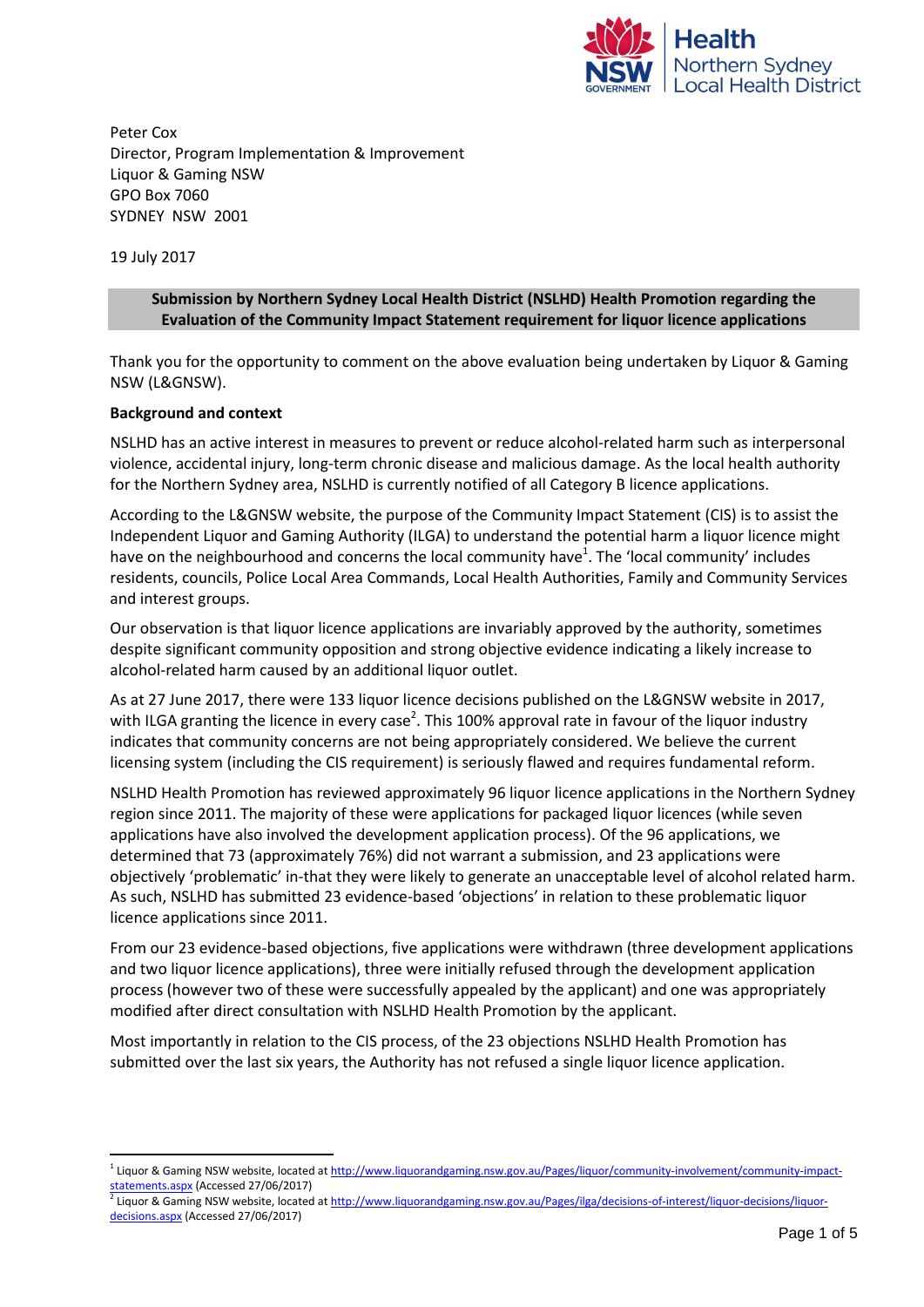

## **NSLHD raises the following issues with the current CIS process and recommendations to ensure a more balanced and transparent system that improves community confidence in the authority:**

## *'Onus of Proof' of social impact*

The current CIS process requires the community to provide sufficient evidence that a liquor licence will cause harm. It is both unfair and unrealistic to expect the community to have the capacity to present this kind of empirical evidence. The applicant is the party who stands to financially benefit from the increased supply of a product known to cause significant negative social, health and economic impacts. Therefore it is the Applicant who should be required to empirically demonstrate that there will be *no harm* caused by the granting of a licence.

In order for the community to make an informed assessment of the likely harm posed by an additional alcohol outlet in their neighbourhood, the CIS must transparently detail current alcohol outlet density and alcohol-related harms in the local community. This would provide the community with a better understanding of the potential impact an additional licence will generate. Harms to be reported include:

- o Alcohol-related assault counts and rates
- o Alcohol-attributable hospitalisation counts and rates
- o Domestic assaults counts and rates
- o Malicious damage counts and rates

If L&GNSW consider the above requirement to be an unacceptable regulatory burden for applicants, an alternative process [enabling both the applicant and the community to make an informed assessment of the likely harm posed by an additional outlet] which *reduces* the current regulatory burden is proposed in Recommendation 11 (see page 4).

#### **Recommendations regarding onus of proof:**

- 1. Reverse the onus of proof so that liquor licences will only be granted if the Applicant can objectively demonstrate that no harm will be caused by the granting of a licence.
- 2. Make it a requirement of the CIS to list the current alcohol outlet density of the relevant suburb, as well as alcohol-related assaults, alcohol-attributable hospitalisations, domestic assaults and malicious damage counts and rates, and outline how they will mitigate any potential increases to these figures\*.

#### *Community Notification Requirements*

The notification requirements of the current CIS process are inadequate and do not sufficiently inform the community about proposals that are likely to impact on them. In decision reports published on the L&GNSW website, when identifying the community impacted by a licence the Authority deems the local community as the suburb and the broader community as the Local Government Area. However, the Applicant is only required to consult with local residents and businesses within a 100m radius of the proposed premises, leaving the majority of impacted residents uninformed.

The NSW Ombudsman defines natural justice as decision-makers informing people of the case against their interests and giving them a right to be heard<sup>3</sup>. In this situation, the potential for natural justice is only provided to the minority of residents that happen to live within 100m of the proposed licence (if they read their mail) or those that happen to see the small application notice on the premises, or routinely visit the ILGA Noticeboard. The Authority must improve the notification process for liquor licence applications to atleast provide the potential for natural justice.

<sup>3</sup> Ombudsman NSW Website, Natural justice/procedural fairness – Public Sector Agencies Fact Sheet. Available at

https://www.ombo.nsw.gov.au/ data/assets/pdf file/0017/3707/FS\_PSA\_14\_Natural\_justice\_Procedural\_fairness.pdf (Accessed 10/07/2017). \* See Recommendation 11 (page 4) for an alternative recommendation that would largely meet the same objectives and also reduce regulatory burden for the applicant.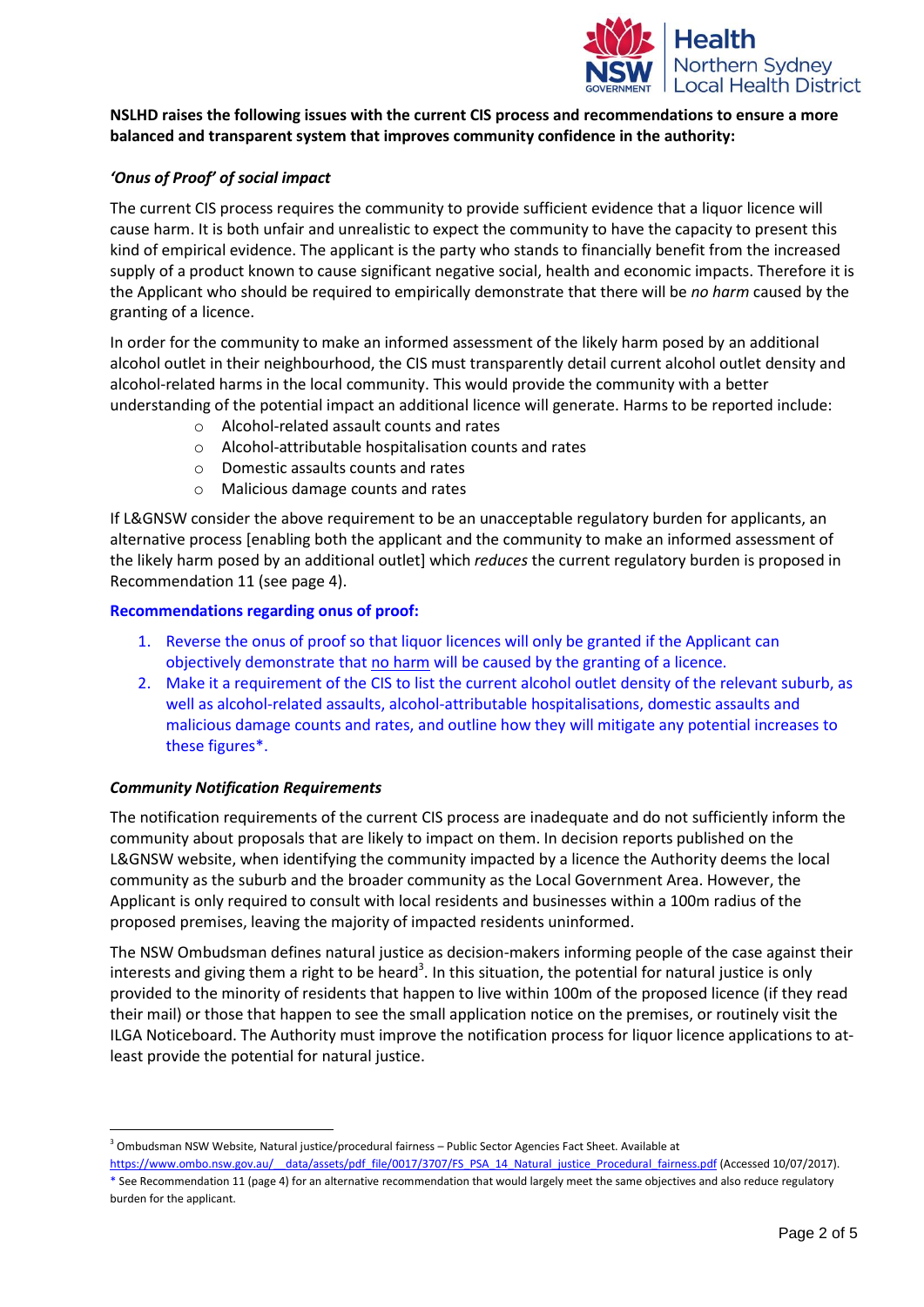

There are currently two categories of CIS (Category A and B), with separate notification requirements for each. To remove this complexity, it is recommended that a single CIS be adopted and that L&GNSW take a coordination role in the notification process. Notification requirements for all current Category B CIS applications should be adopted for this proposed single CIS process.

Community notification requirements also impact on the community's ability to appeal licensing decisions (eg. request a NSW Civil & Administrative Tribunal review). The current system and legislation are exclusionary and minimise any recourse for appeal against ILGA/delegated decisions, as only the community required to be notified and who initially made a submission are eligible to request a review. Expanding the notification requirements beyond the 100m radius of the proposed licence and notifying all agencies required through a Category B CIS for every liquor licence application will ensure a fairer and more transparent review process.

## **Recommendations regarding community notification:**

- 3. L&GNSW to adopt a coordination role of the liquor licensing notification process.
- 4. Increase the current 100m notification boundary to a minimum 1km radius of the proposed premises.
- 5. Implement a single CIS process that incorporates the current notification requirements of the Category B CIS.
- 6. Develop an 'opt-in' online notification tool for community members and stakeholders (similar to [https://www.planningalerts.org.au/\)](https://www.planningalerts.org.au/) that will generate an automated email once a liquor licence application is received by the Authority within a specified suburb or postcode.
- 7. Remove the current restrictions on appeals, allowing any objector the opportunity to request a review through the NSW Civil and Administrative Tribunal.

## *Transparency of Community Objections and Applicant Responses*

There is currently little accountability for Applicants to disclose community objections received at the *Notice of Intention* stage. The onus is (again) on the community to ensure the Applicant has responded appropriately to their concerns through the CIS. This appears to be a clear conflict of interest for the Applicant to withhold issues raised that may be against their financial interests.

The liquor licensing system is complex and difficult for the community to navigate. Often when a community member provides an objection to a Notice of Intention, they assume that their issues will be considered by the Authority and are unaware that they can also provide a submission directly to the Authority at the CIS stage. With no formalised system for ensuring applicants have been transparent with community concerns in their CIS, it is impossible for the Authority to be confident of their understanding of community concerns when assessing the merits of the licence.

The current liquor licensing system does not enable procedural fairness, with the applicant afforded the final right of reply to objections received from the community's response to the CIS. In our experience the applicant's final reply, often based on misleading interpretation of selected data (to downplay or refute the community's concerns) is invariably accepted without scrutiny by the Authority when making their final determination. Procedural fairness dictates that the community (as the stakeholder vulnerable to harm) be given the final right of reply to ensure "that a decision is based upon findings of fact that are in turn based upon sound reasoning and relevant evidence"<sup>3</sup>.

#### **Recommendations regarding transparency of applicant:**

- 8. L&GNSW to publish all correspondence relating to liquor licence applications on the ILGA Noticeboard as it is received including CIS forms, application forms, community objections, applicant responses etc.
- 9. L&GNSW to adopt the proposed liquor licensing process outlined in Appendix 1, providing the community the final right of reply before the matter goes to the Authority for a decision.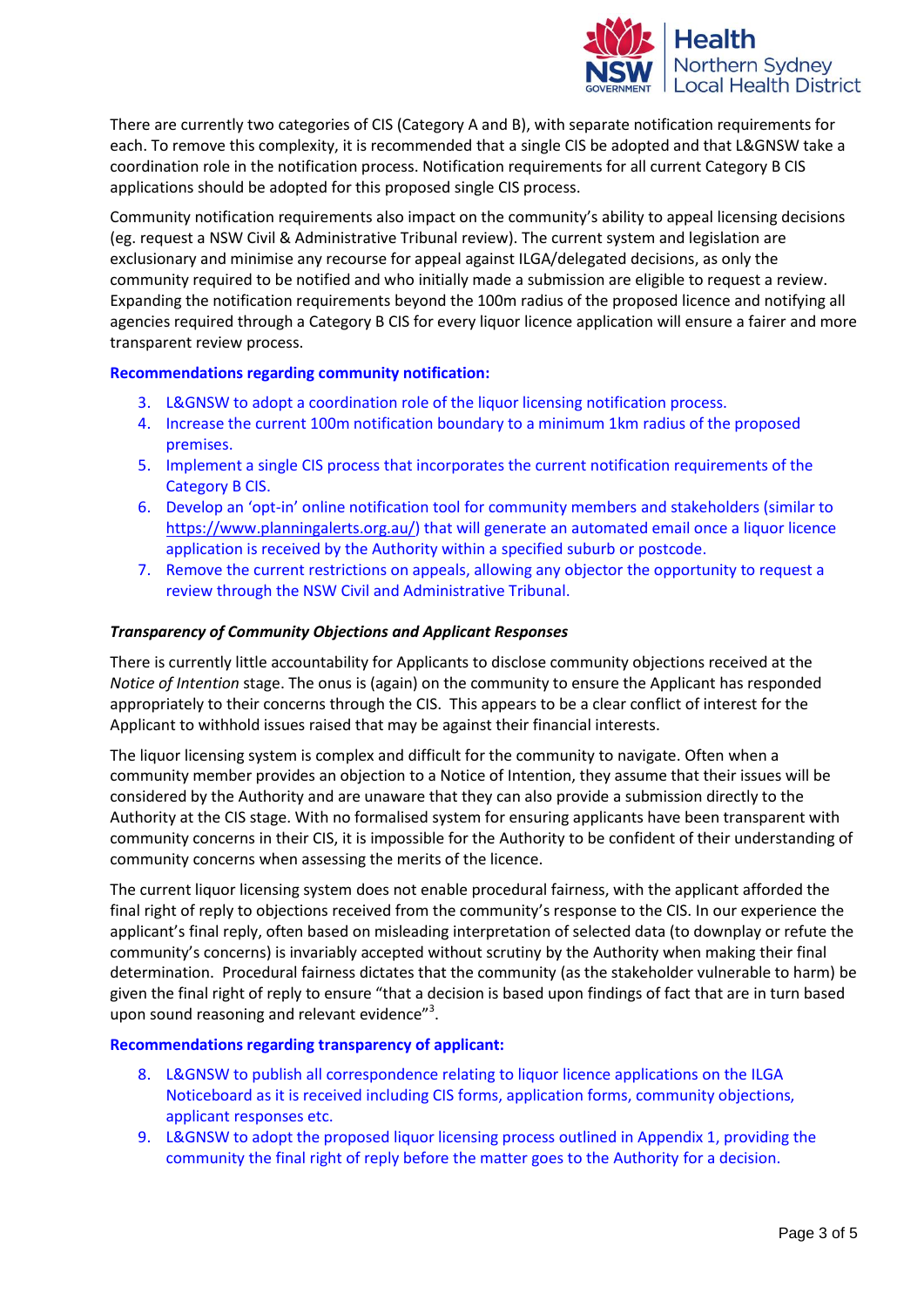

#### *Transparency of ILGA Decisions*

The current decision-making process lacks transparency and gives the impression that liquor licences are simply being "rubber-stamped" by the Authority. The 100% approval rate of liquor licences in 2017 (as at 27 June 2017) undermines the credibility of the Authority and any perception that the community have a legitimate voice in liquor licensing decisions.

Decisions made by the Authority need to be more transparent and based on an objective list of decisionmaking criteria, which clearly outlines local conditions/circumstances where it is inappropriate for a licence to be approved (such as outlet density beyond 3 per square km, within 100m of schools and social housing estates, youth spaces, within areas with higher alcohol-related assaults and domestic assaults etc). These minimum criteria should be published so that applicants can identify more appropriate locations for alcohol outlets and to assist the community to determine whether it is worthwhile investing time and resources objecting to a liquor licence application in their neighbourhood.

NSW Health (including NSLHD Health Promotion) is currently developing a systematic set of evidence-based criteria to estimate potential for alcohol related harm in a given local area. We invite L&GNSW to participate in this process and commit to agreed criteria whereby a geographical mapping tool can be developed, published and utilised (by applicants and the community alike) to objectively indicate locations that are (or are not) appropriate for liquor outlets. Such a tool would minimise the need for both the applicant and the community to invest time and resources either defending or objecting-to liquor licence applications. We believe this action would increase the health and wellbeing of our community and also achieve L&GNSW's stated objective of "reducing costs and regulatory burden for applicants"<sup>4</sup>.

The L&GNSW website and ILGA Board Position Description stipulates that Board members must hold qualifications and expertise in law, finance or planning<sup>4</sup>. However, 'health' qualifications are a significant omission from the criteria and it is our opinion that the health impacts related to the sale and consumption of alcohol products are not being given adequate consideration in licensing decisions. We recommend that a minimum of two positions on the ILGA Board be allocated to qualified candidates with health qualifications and significant experience in the health sector. However, in the absence of any health expertise on the current ILGA Board, significant weighting must be given to submissions provided by the Local Health Authority who have the skills, experience and local knowledge to assess the potential health impacts (of additional liquor licences) on the community.

The requirement for certain ILGA decisions to be published on the L&GNSW website has improved the Authority's accountability and transparency of the decision-making process. However not all decisions are required to be published. Decision reports should be mandatory for all liquor licensing decisions that receive objections to improve community confidence and to identify whether there are legitimate grounds for appeal.

#### **Recommendations regarding transparency of ILGA:**

 $\overline{\phantom{a}}$ 

- 10. The Authority to develop and publish a set list of objective decision-making criteria, stipulating when it would be inappropriate to grant a liquor licence.
- 11. The Authority to partner with NSW Health to develop a geographical mapping tool to objectively indicate locations that are (or are not) appropriate for liquor outlets.
- 12. Appoint a minimum of two positions on the ILGA Board to eligible candidates with health qualifications and significant health experience.
- 13. Allocate significant weighting to submissions provided by the Local Health Authority regarding liquor licensing decisions.
- 14. Decision reports to be made mandatory and published online for all liquor licensing decisions where objections were received from the community.

<sup>&</sup>lt;sup>4</sup> Liquor & Gaming NSW website, located a[t http://www.liquorandgaming.nsw.gov.au/Pages/ilga/news-and-media/news/applications-for-ilga](http://www.liquorandgaming.nsw.gov.au/Pages/ilga/news-and-media/news/applications-for-ilga-board.aspx)[board.aspx](http://www.liquorandgaming.nsw.gov.au/Pages/ilga/news-and-media/news/applications-for-ilga-board.aspx) (Accessed 10/07/2017)